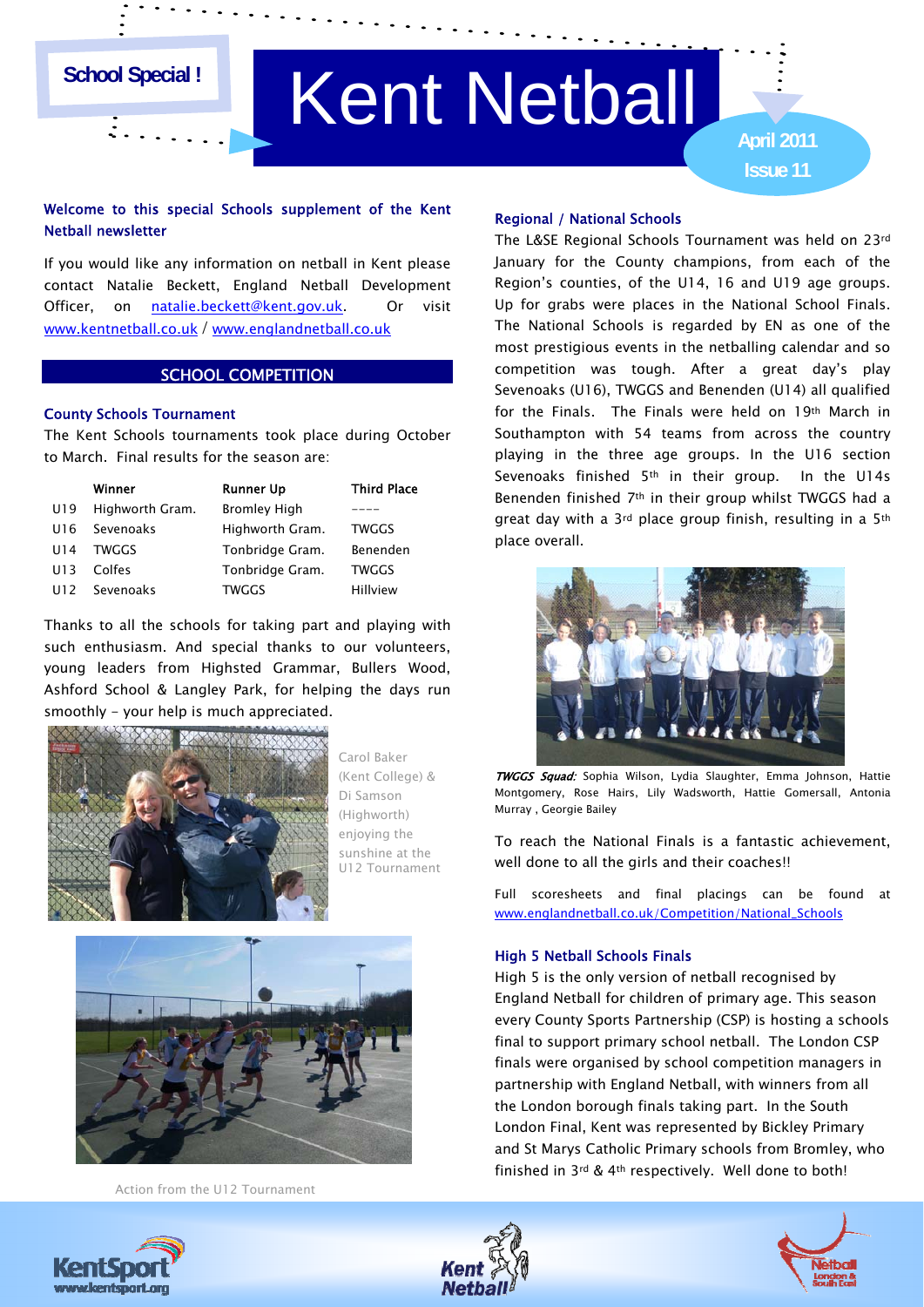The East London Final, where Kent will be represented by schools from Bexley, Greenwich and Lewisham, will take place on 17th May at Barking Abbey.

The Kent CSP is organising a new pilot event this summer, the Kent Festival of Sport. High 5 Netball will be part of this event. The finals will be open to representative schools from all of the school sport partnerships. The Finals will take place on 24th June at the Rainham Netball Centre.

## Emerging Schools Festival

Kent Netball's newest school event, the Emerging Schools Festival, will take place this summer. In July 2010 Kent Netball held the inaugural Emerging Schools Festival which aimed to bring new young players into the game. All the schools taking part were "emerging" netball teams, in the early stages of their netball development, so the festival really was a grass roots event.



Girls at the 2010 ESF receiving coaching from Natalie Seaton

The 2011 Festival will take place at Rainham Girls School on 5th July 2011. If your school interested in this event contact [natalie.beckett@kent.gov.uk](mailto:natalie.beckett@kent.gov.uk)

## TRAINING & EDUCATION

### Excel Workshops

England Netball has introduced six new practical coaching workshops. The workshops are aimed at providing coaches and teachers with a better understanding of specific areas of the game and fresh ideas for building coaching practices and sessions. These workshops have been carefully designed to complement the qualifications pathway (UKCC) and Excel framework. The six workshops are:

- On the Ball: Essential Ball Skills for Netball
- On the Move: Essential Movement Skills for Netball
- Sharp Shooting: Essential Shooting Skills for Netball
- Getting Physical: Strength & Conditioning for Netball
- Activate: Essential Attacking Skills for Netball
- Winning the Ball: Essential Defending Skills for Netball

A number of courses have already taken place in Kent. The new programme of courses will be launched in the summer. Keep an eye on [www.kentnetball.co.uk](http://www.kentnetball.co.uk/) for details.

#### High 5 Training

A High 5 Teacher training workshop is available for teachers & coaches to support the delivery of High 5 netball. This workshop provides ideas for those working with players aged 7-11 years, and



introduces the rules and application of the rules to High 5 netball. The course is 4 to 6 hours and aims to help attendees:

- identify and teach/coach basic netball skills used in High 5 Netball
- umpire the game of High 5 Netball

If you are interested in arranging a High 5 Workshop within your school / SSP please contact [natalie.beckett@kent.gov.uk](mailto:natalie.beckett@kent.gov.uk)

## Talent Identification & Selection Workshops

England Netball's Talent Identification Workshop is an accredited workshop designed to help teachers and club coaches identify talented and potentially talented netballers. The workshop is a CPD opportunity for teachers and club coaches; it will give an understanding of the characteristics of talented athletes, programmes and structures to support player development, and selection methods and considerations. It is highly recommended that teachers or coaches wishing to nominate athletes to the Kent Netball Academies should attend a Talent ID workshop. Details of the next workshop are:

## Talent ID Wednesday 4th May 4.00pm to 6.00pm Rainham School for Girls, Rainham

To apply for this course download a booking form from the Courses page of www.kentnetball.co.uk

### UKCC Courses

England Netball's latest programme of UKCC courses is currently being delivered. A number of courses are being held across the London & South East Region between now and the end of the year. Many courses are fully booked but places are still available on the following:

- Level 1 3rd & 4th September, 2nd October Medway Park, Gillingham
- Level 2 11th & 12th June, 9th & 10th July, 6th August Townley Grammar School, Bexleyheath

20th & 21st August, 17th & 18th Sept, 16th Oct Brunel University, Uxbridge

To download course details and booking forms visit [www.englandnetball.co.uk/the-game/coaching.](http://www.englandnetball.co.uk/the-game/coaching) You can also find details of courses across the country.





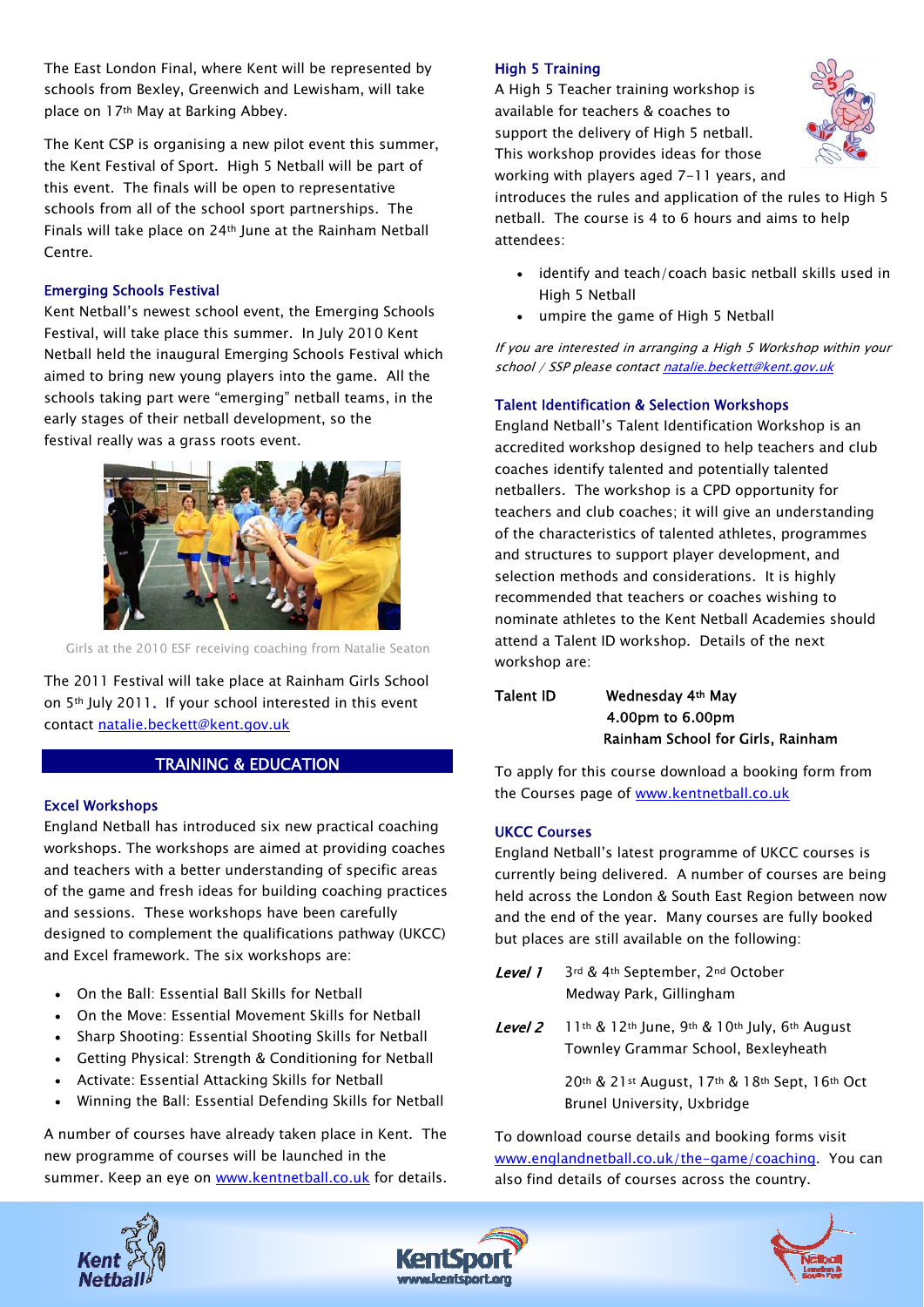### Umpiring Courses

Umpiring Courses are organised by Kent Netball, and the programme for the upcoming season has been launched. Current courses on offer:

| <b>Beginner Award</b> | Sunday 25th September                 |  |
|-----------------------|---------------------------------------|--|
|                       | <b>Blackhurst Lane Sports Centre,</b> |  |
|                       | <b>Tunbridge Wells</b>                |  |
| C Award Course        | Sunday 3rd July                       |  |
|                       | Aylesford School – Sports College     |  |

Full details and booking forms can be found on the Umpiring page of [www.kentnetball.co.uk.](http://www.kentnetball.co.uk/)

## Young Umpire Award



England Netball has developed the Young Umpire Award, a new leadership award aimed at 13 – 18 year olds which will introduce them to the generic skills of umpiring. This is a 6 hour course with a practical assessment and successful candidates will gain an officially recognised qualification. The course is delivered by teachers

within the school curriculum. To be able to deliver this award, teachers need to attend a Teacher Orientation Workshop - a three hour workshop delivered by an England Netball accredited tutor.

If you are interested in arranging an Orientation Workshop within your school / SSP please contact [natalie.beckett@kent.gov.uk](mailto:natalie.beckett@kent.gov.uk)

### Young Netball Organiser

The Young Netball Organiser course aims to give young people aged 14-18 years the opportunity to take the first step onto the coaching, officiating or administration ladder. It prepares them to organise quality, enjoyable purposeful sessions for 7-11years.

The course lasts 6 hours and can be delivered in 2 x 3 hour sessions or during curriculum time. It can be delivered by a Teacher or accredited Tutor.

This course can act as a bolt on course to the JSLA and CSLA awards. For further information contact [natalie.beckett@kent.gov.uk](mailto:natalie.beckett@kent.gov.uk)

## TALENT DEVELOPMENT

The Satellite & County Academies are the first stage of the England Netball Excel pathway. The Academies provide a programme of training sessions, talent camps and festivals from September to March. The aim of the academy

programme is to provide the quality individual coaching support athletes need to help achieve their full potential. The sessions will provide education on how to train with regards to fitness, skills work and goal setting, as well as many other aspects necessary to become an elite athlete.

Academy Trials for the 2011-12 Academy Programme will be held at Rainham Netball Centre on the following dates:

- Saturday 4th June U14s
- Sunday 5th June U17s

Athletes will need to be nominated by a club coach or teacher to attend trials. Full details of the Excel pathway and all the information you need to nominate an athlete can be found on the Talent page of

[www.kentnetball.co.uk](http://www.kentnetball.co.uk/). The deadline for nominations is 13th May 2011.

### VOLUNTEERING

#### Pass the Passion

How many of you are involved in volunteering? How many of you love netball? EN's "Pass on your Passion" programme recognises young volunteers in netball and aims to



provide opportunities, ideas and rewards to help you on your leadership and volunteering journey. It is for every young person aged 12 - 25 that is actively volunteering in netball whether that's as a coach, official, committee member, event helper, school team helper...the list is endless!

What are the benefits? As a participant on the programme you'll get rewards for the voluntary hours you complete in netball as well as access to FREE Regional Training Days; E-newsletters; and invitations to volunteer at National and International netball events.

To register for Pass the Passion visit [www.englandnetball.co.uk/volunteers](http://www.englandnetball.co.uk/volunteers) 

#### England Netball Youth Advisor

Want to have an input into the way England Netball encourages young people? Want your voice to be heard? Whatever your netball involvement England Netball want YOU to be a YOUTH ADVISOR. Youth Advisors are a new voluntary concept aimed at developing netball for young people by gathering as many opinions as possible



from YOUNG PEOPLE! To be a Youth Advisor you must be